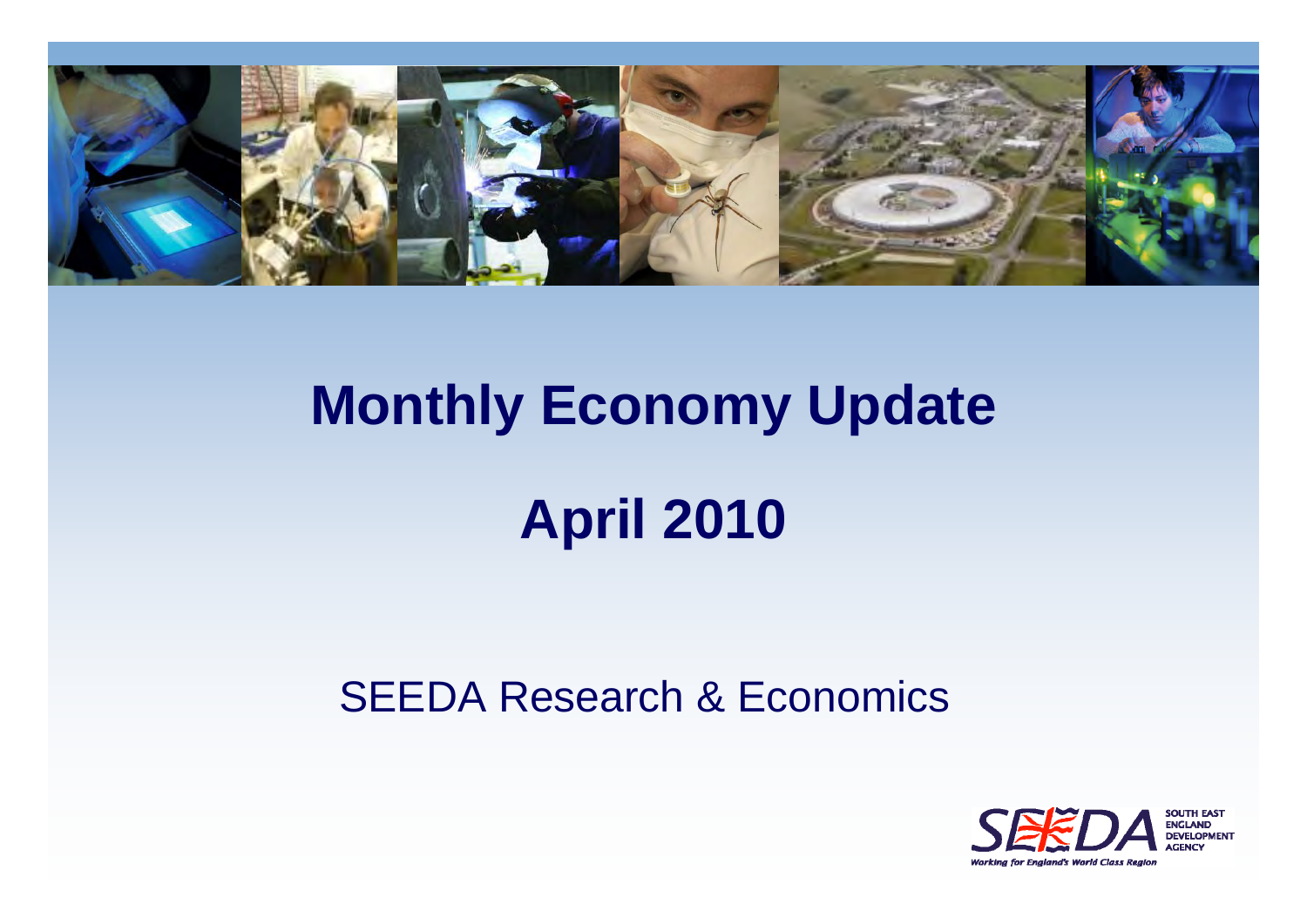### **Agenda**

### **Overview of the current state of the economy and the labour market**

Javier Papa, Sabine Rumscheidt, Claire Hann

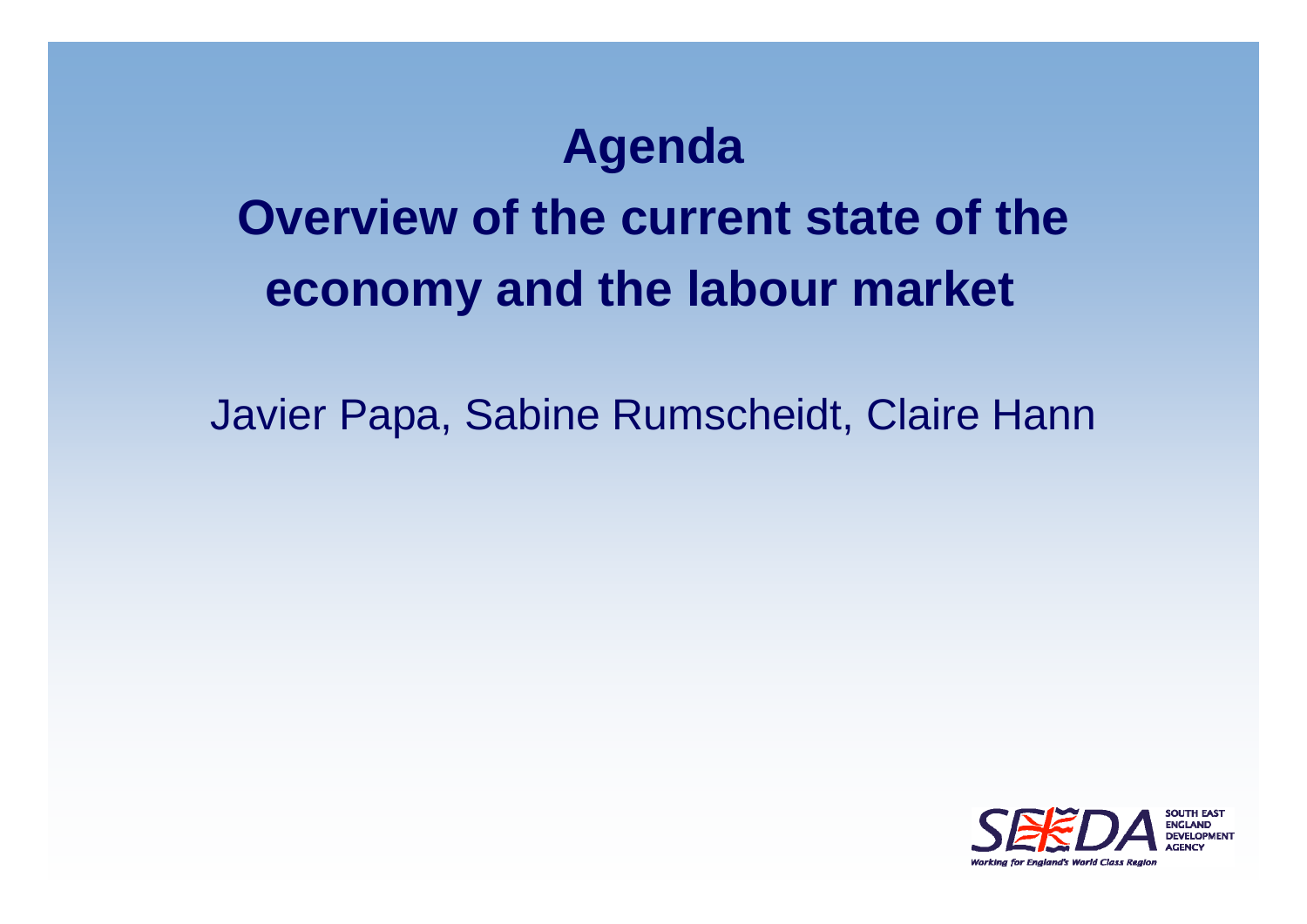#### **The world economy recovers at a rapid pace**



**World Trade in Goods and World Industrial Production (Volume Index)**

- $\bullet$  Recent downturn recorded largest fall in global economy since post-war.
- Fastest recovery in world trade and industrial production since 1991.**ENGLAND DEVELOPMENT**

Working for England's World Class Regio.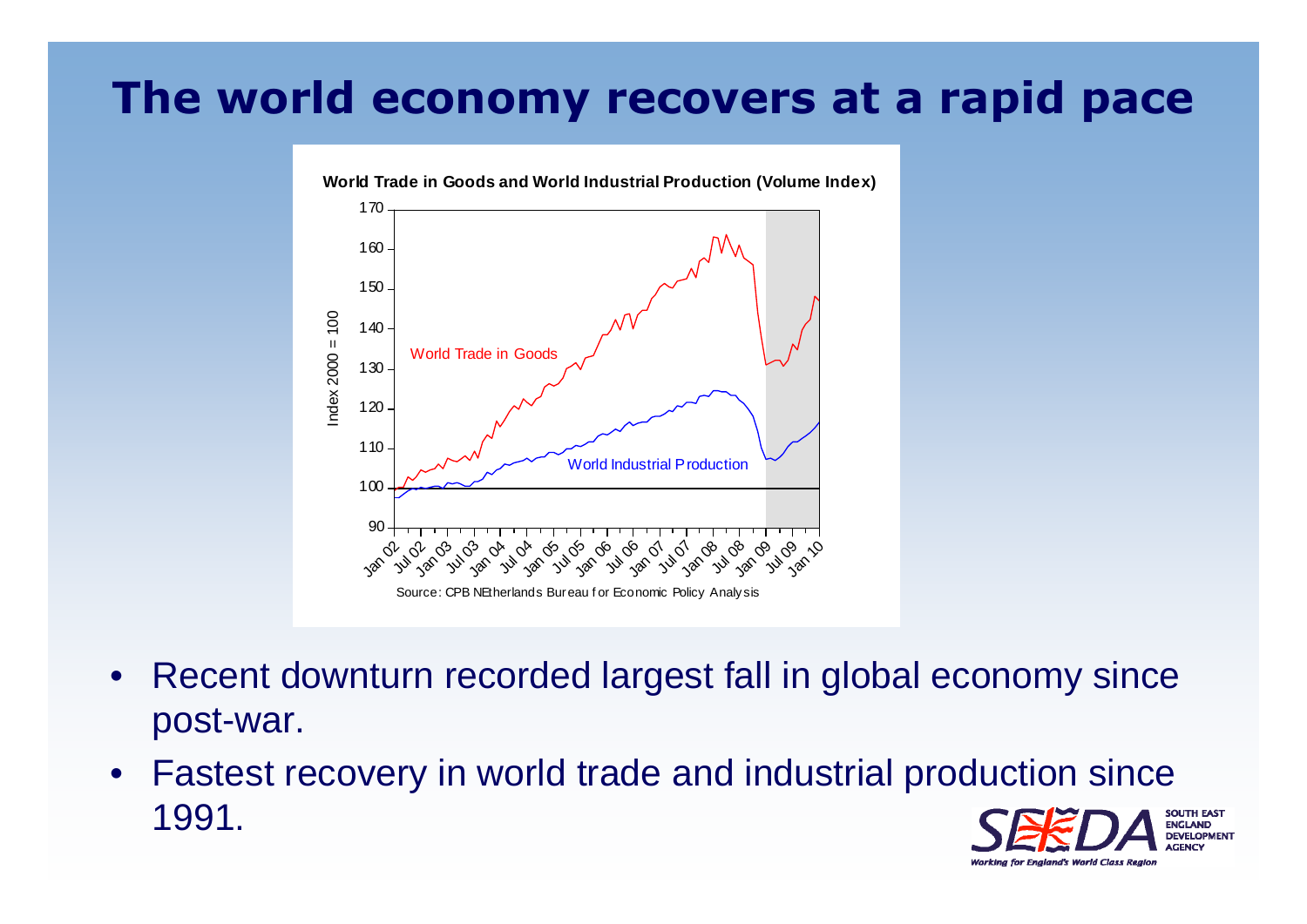### **UK economic recovery set to outstrip most industrialised economies in 2010**



GDP Growth in the G7 Economies (Annualised quarter-on-quarter growth, in percent)

|               | 2009   |         |        | 2009:01 2009:02 2009:03 2009:04 2010:01 2010:02 |        |        |     |
|---------------|--------|---------|--------|-------------------------------------------------|--------|--------|-----|
| United        | 0.2    | $-6.4$  | $-0.7$ | 2.2                                             | 5.6    | 2.4    | 2.3 |
| <b>States</b> |        |         |        |                                                 |        |        |     |
| Japan         | $-1.1$ | $-13.6$ | 6.1    | -0.5                                            | 3.8    | 1.1    | 2.3 |
| Germany       | $-2.2$ | $-13.4$ | 1.8    | 2.9                                             | 0.0    | $-0.4$ | 2.8 |
| France        | -0.2   | $-5.3$  | 1.4    | 0.7                                             | 2.4    | 2.3    | 1.7 |
| ltaly         | -2.9   | $-10.4$ | $-1.9$ | 2.1                                             | $-1.3$ | 1.2    | 0.5 |
| UK            | 3.0    | $-10.0$ | -2.7   | $-1.1$                                          | 1.8    | 2.0    | 3.1 |
| Canada        | $-1.2$ | -7.0    | -3.5   | 0.9                                             | 5.0    | 6.2    | 4.5 |
| G7            | $-0.8$ | $-8.8$  | 0.4    | 1.4                                             | 3.7    | 1.9    | 2.3 |
|               |        |         |        |                                                 |        |        |     |

Source: OECD

• UK long-term growth affected to a lesser extent than leading economies.

• UK GDP growth expected to exceed that of other advanced countries in Q2 2010, apart from Canada.

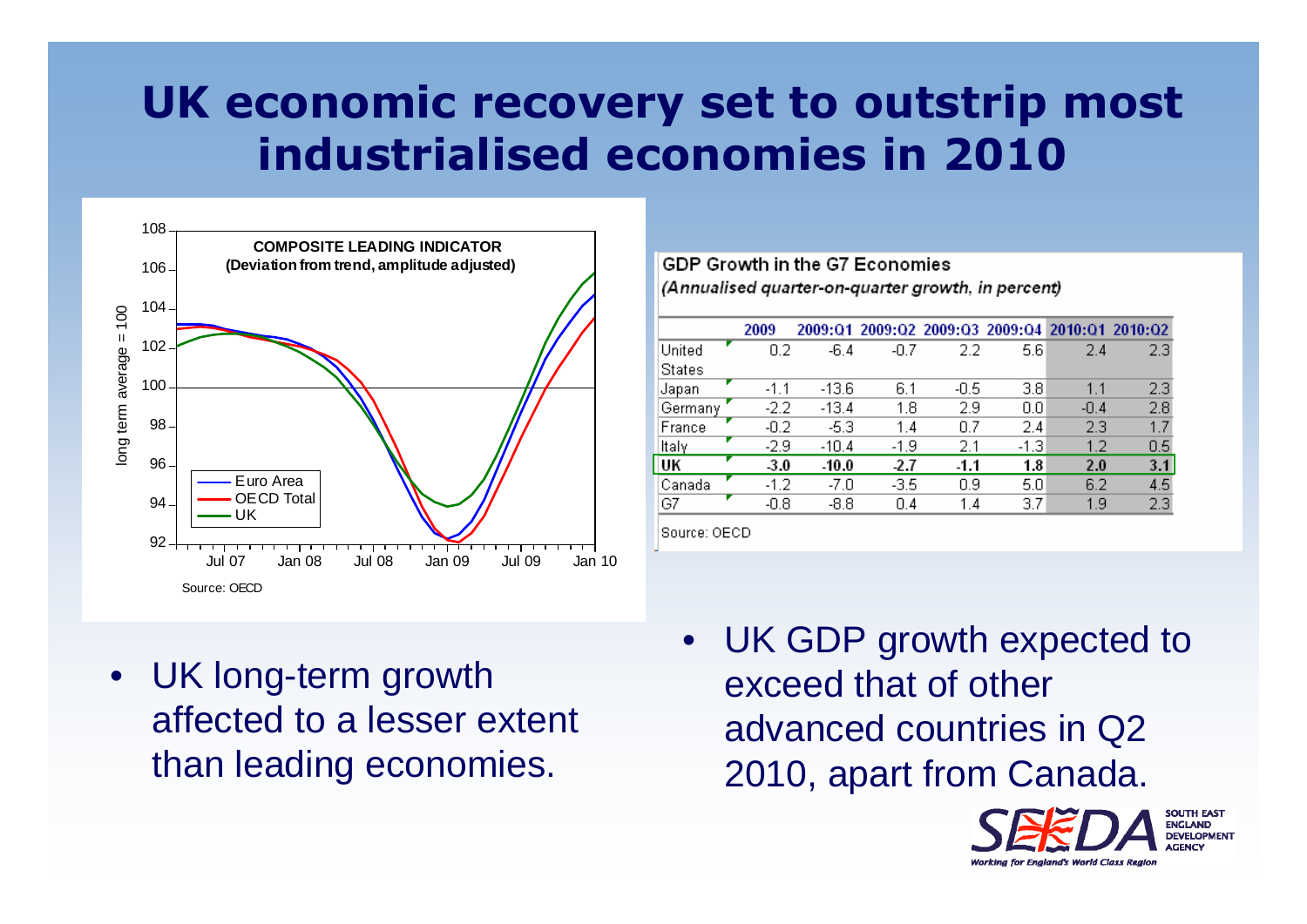### **South East remained among strongest performing UK regions in March**



- $\bullet$  Firms in the South East reported a ninth successive month of business activity expansion in March.
- • Likewise, new order growth has been recorded for the past nine months.

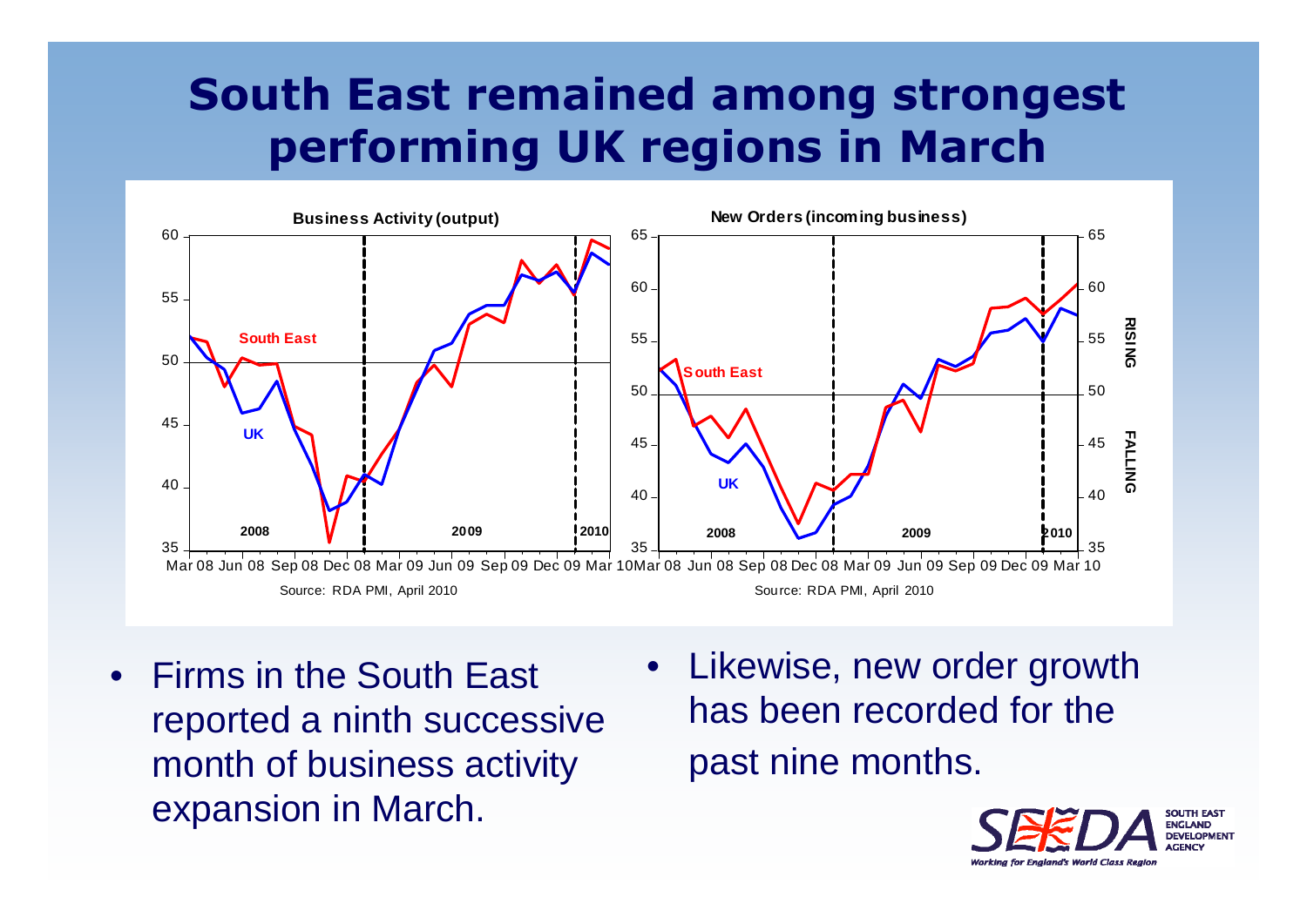### **Role of the manufacturing sector in the SE**

#### -15-10-5  $\Omega$ 510 1520253035*SouthEast &LondonSouthWest West Mids Eastern Yorks &Scotland EastHumber* East *Mids NorthWest NorthEast* **% balance of responses (% up minus % down)**

#### **Manufacturing output performance, 2010:Q1**

Source: EEF

- The SE is widely known as a high-tech manufacturing region, with the largest proportion of businesses and employment.
- $\bullet$  Manufacturers in the SE performed much better than in any other UK region in first quarter 2010, due to increased exports.

Working for England's World Class Regio.

**DEVELOPMENT**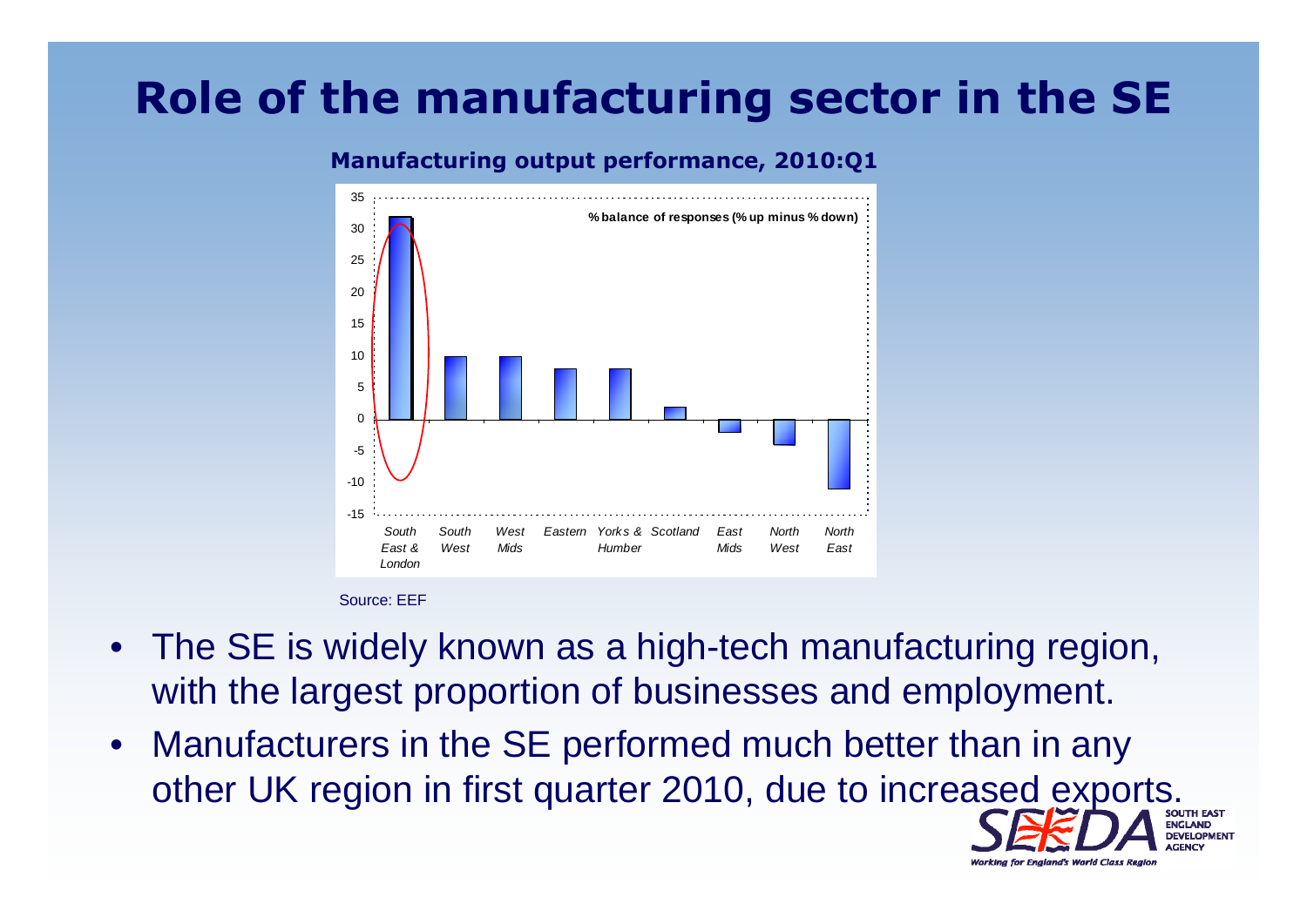#### **Worrying sings for productive potential in the SE**



- $\bullet$  Low level of capacity utilisation plus high uncertainty are affecting investment and employment plans in the SE.
- $\bullet$  This poses doubts about sustainability of manufacturing recovery…

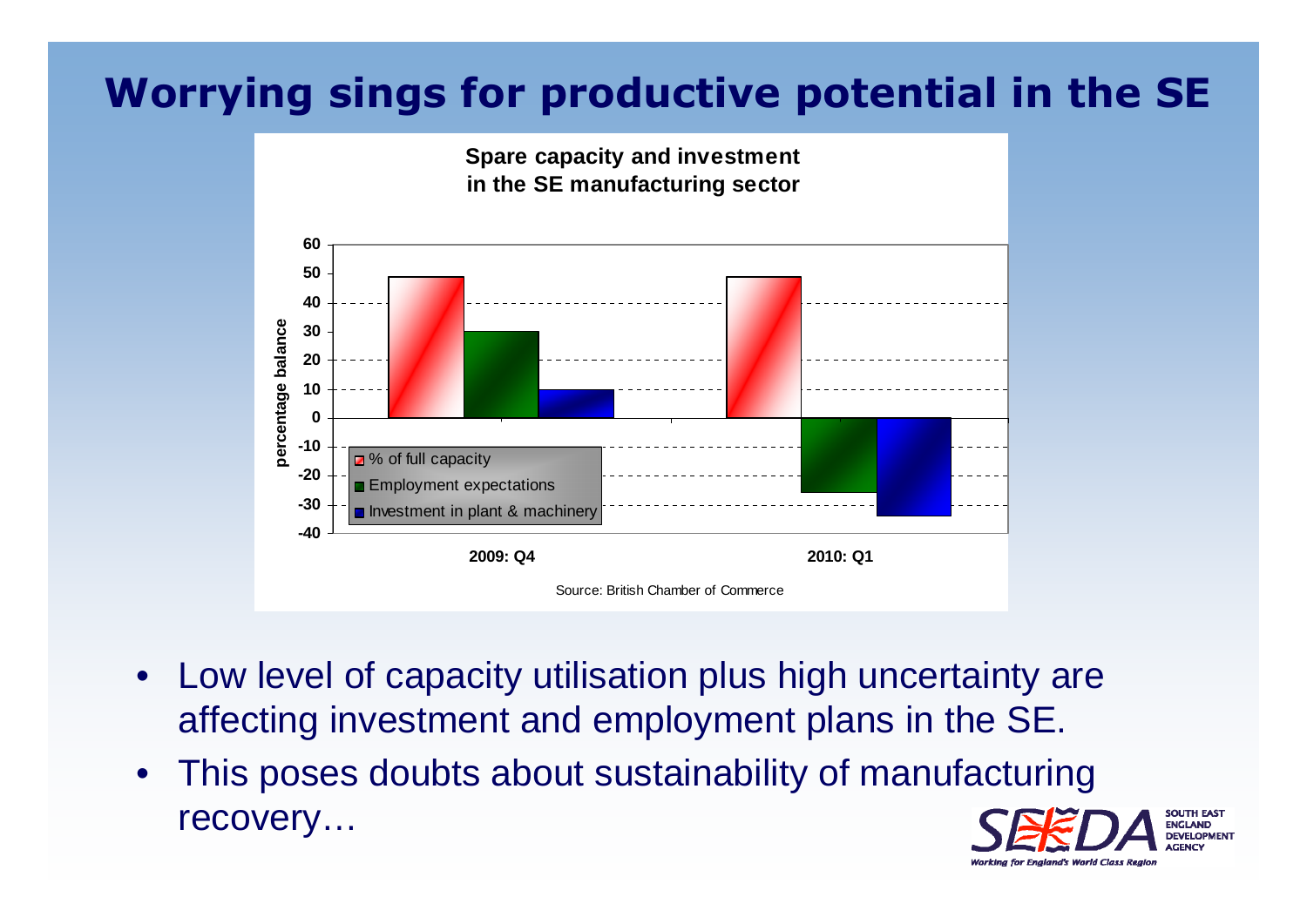### South East Business Snapshot Survey – Winter/Spring 2010

*"The Winter/Spring 2010 South East Business Snapshot Survey (BSS) shows some signs of economic recovery and stability in the context of the current global economic crisis.*  At the same time, the survey reveals that challenging conditions persist

*for the region's businesses."*

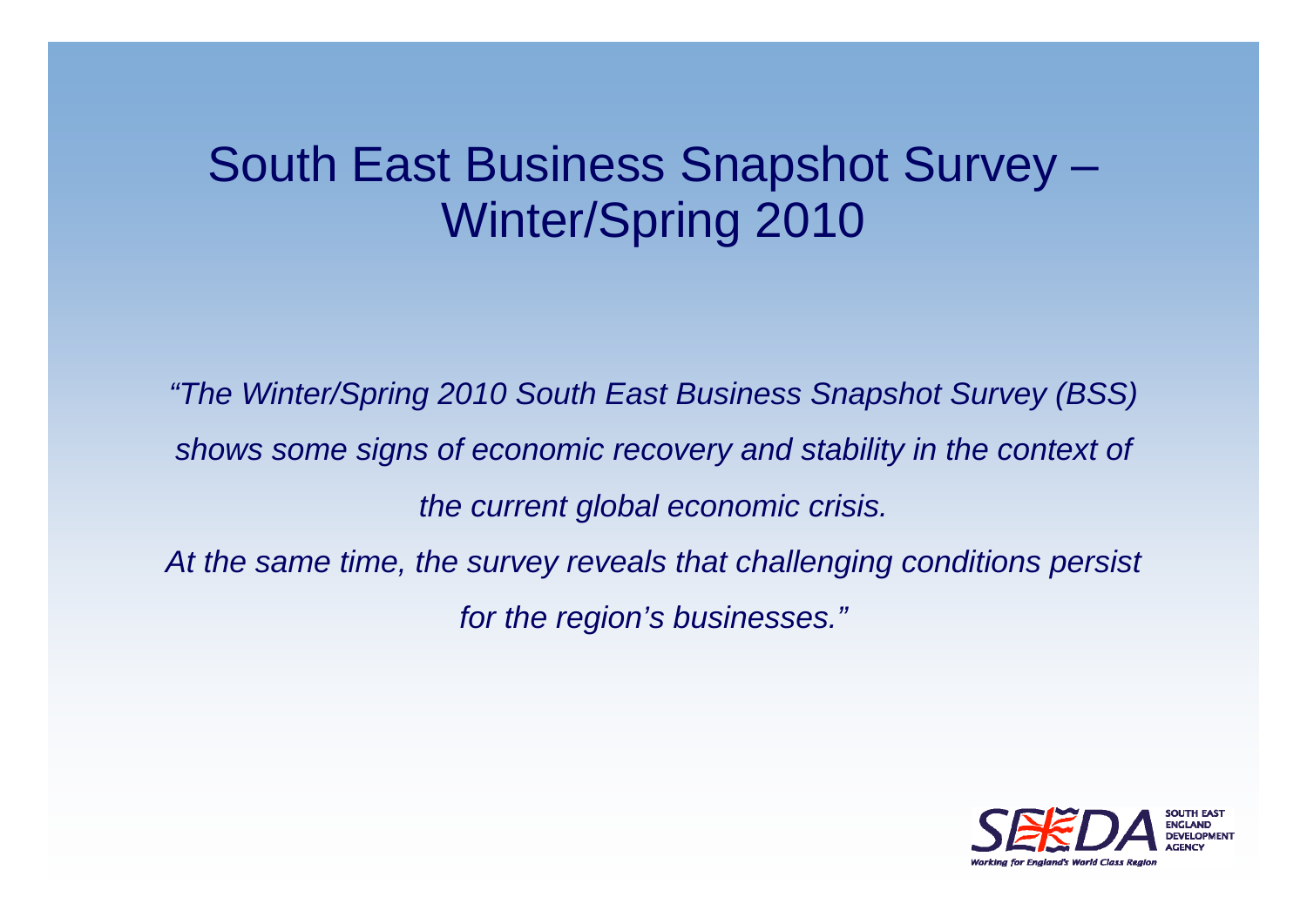

### Methodology

- • Survey fieldwork was carried out in late January / early February 2010.
- • All interviews were carried out via telephone with business respondents in a senior position.
- • Measures business performance on a range of key economic indicators, as well as business confidence.
- • The Business Snapshot Survey is conducted inbetween the 6-monthly RDA national Business Survey and covers a three months period.

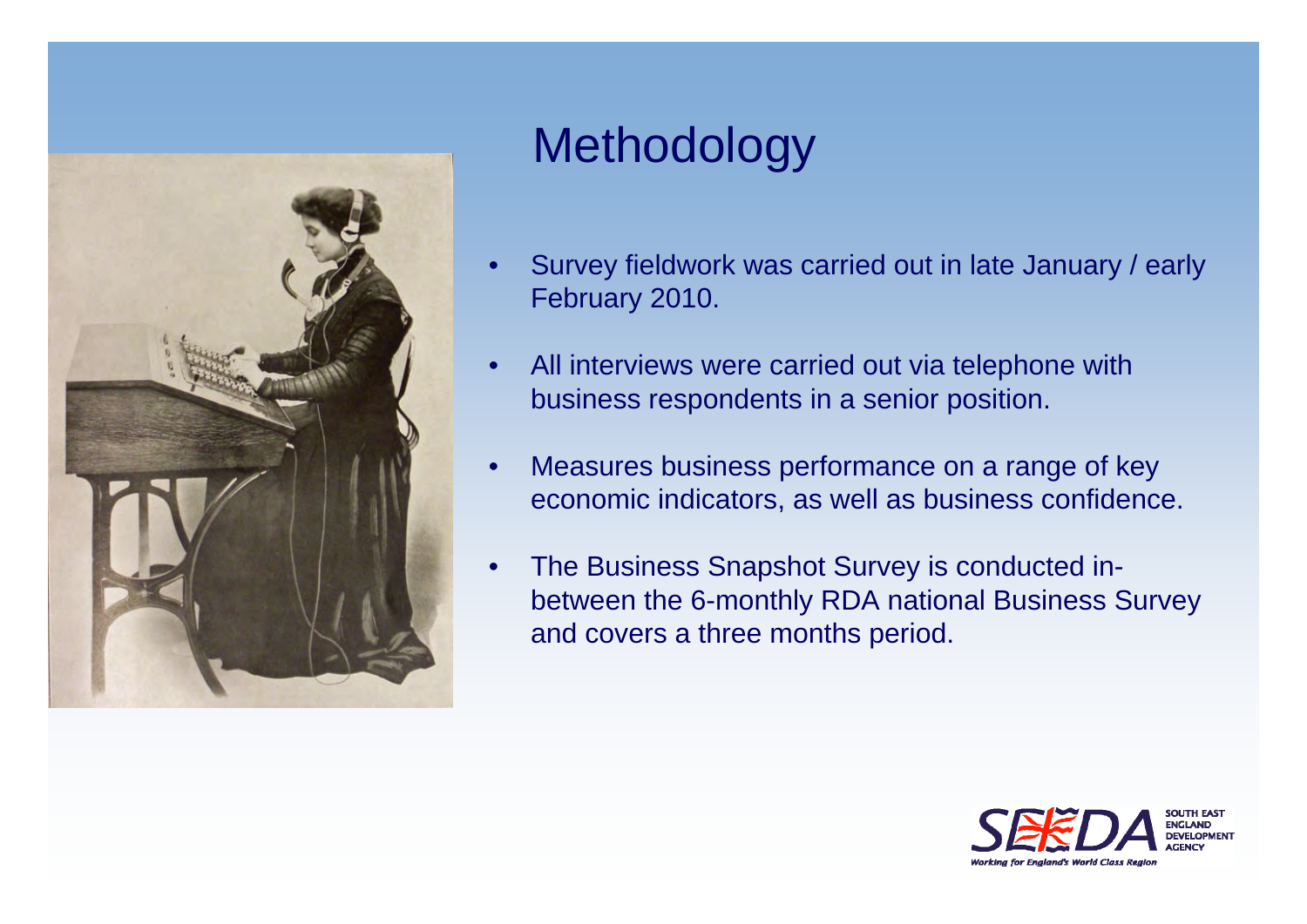### **Overall performance has remained stable or improved for a majority of businesses (77%)**



- More businesses reported improving business conditions than worsening conditions, as the net score (+8) indicates.
- Still more than a fifth (22%) reported that their performance over the past 3 months has got worse.
- However, the performance has remained stable for the majority of companies.

Q: "Would you say that, overall, your business performance in the past 3 months has improved, remained stable or got worse?"

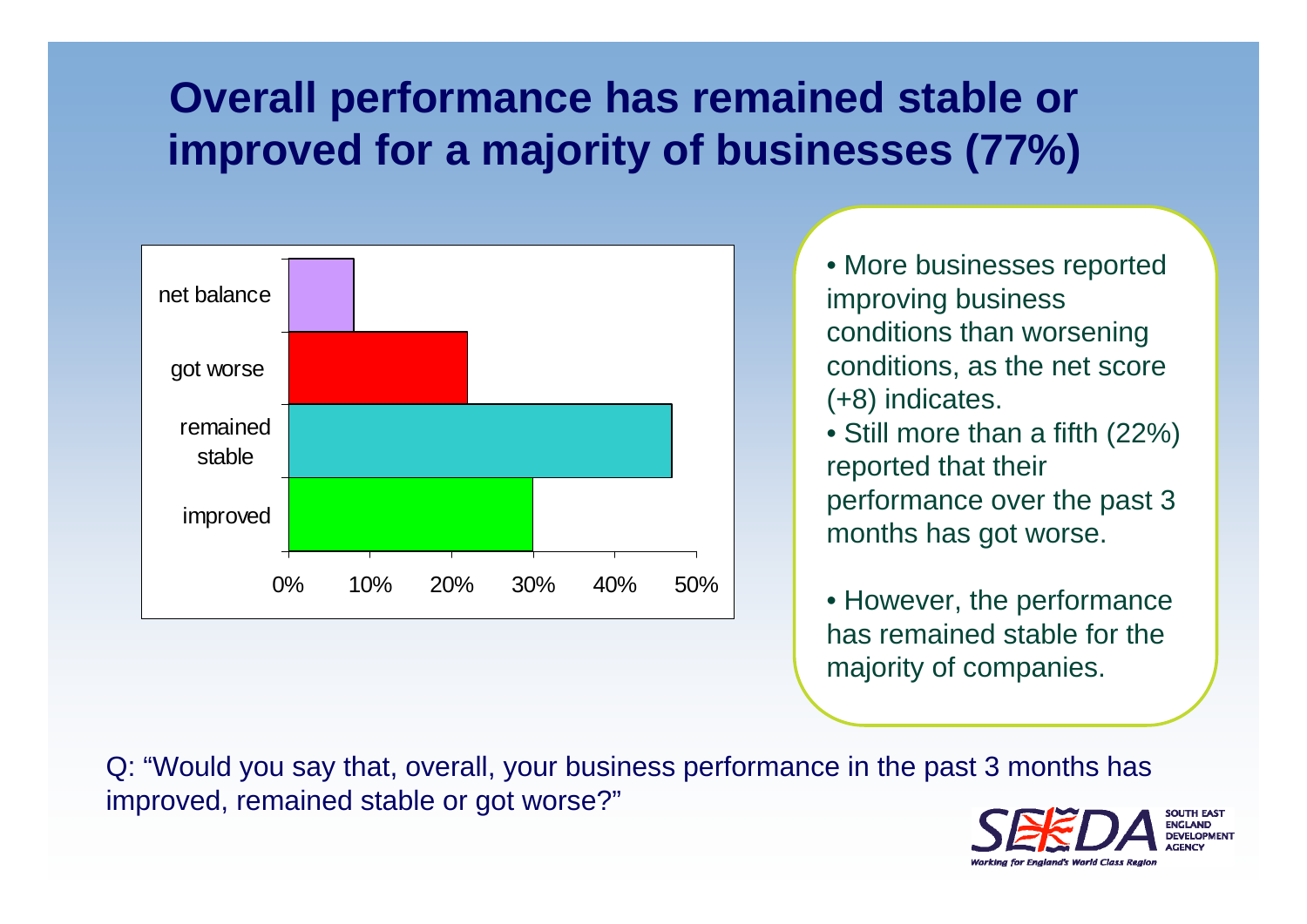### **There is evidence of recovery and stabilisation across all sub-regions, but some are still struggling**



Recent business performance differed significantly across the subregions, with Kent and Surrey reporting the biggest share of businesses with improved performance (41%). In contrast, between a quarter and a third of businesses in East Sussex, Buckinghamshire and Hampshire and the Isle of Wight reported a poorer business performance in the past 3 months.

**II** Improved

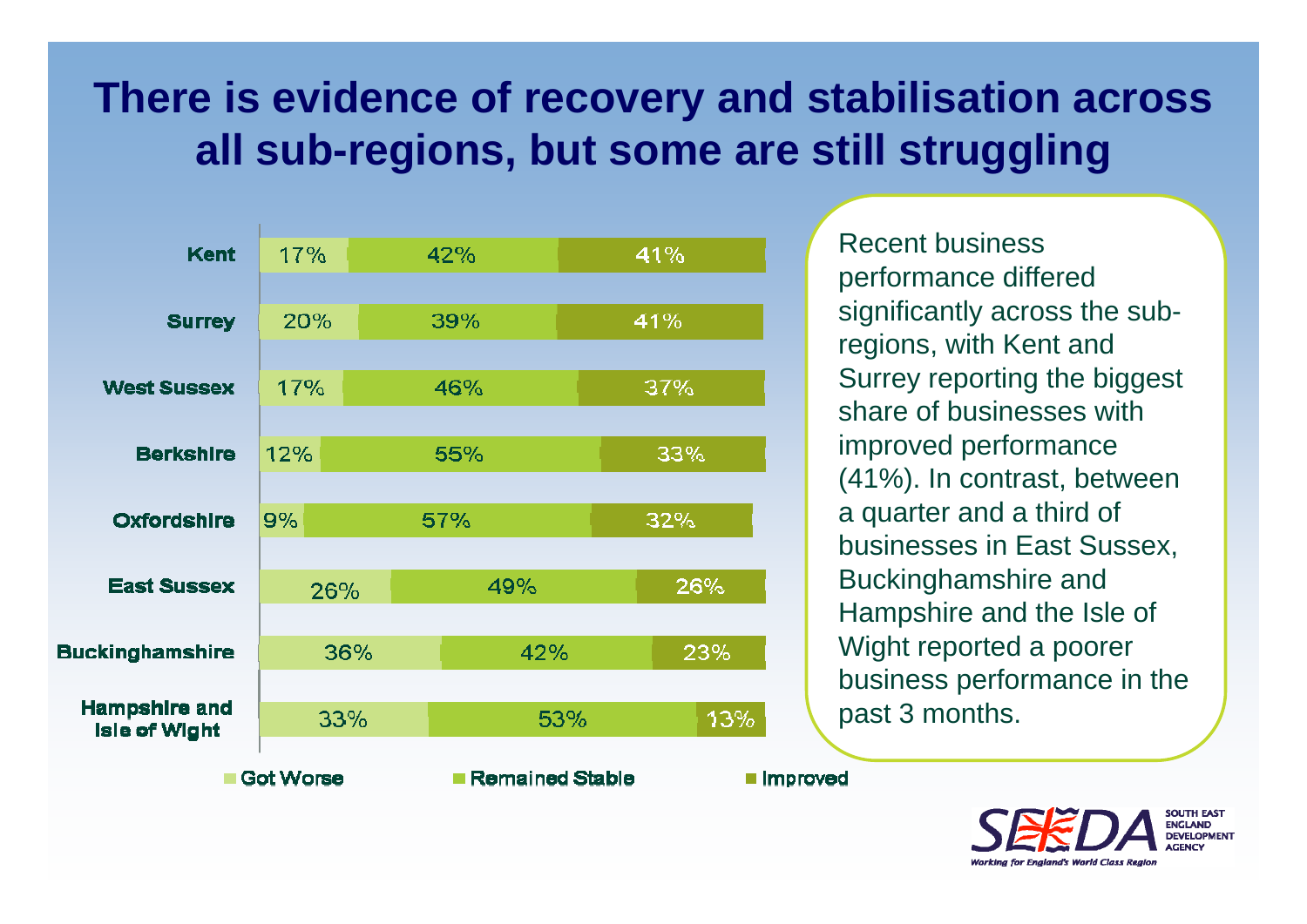#### **Businesses with declining performance report that sales and consumer confidence are down**

 $\sim$   $\sim$   $\sim$ 

Z Z "/0

 $\sim$   $\sim$   $\sim$ 



Around a quarter of businesses with a deteriorated performance reported a decrease in sales (27%) and a fifth said that consumers are spending less (22%) and that there is less work available (20%).

Q: "Which aspects of your business's performance have particularly worsened?" Base = All those who thought business performance had deteriorated (184)

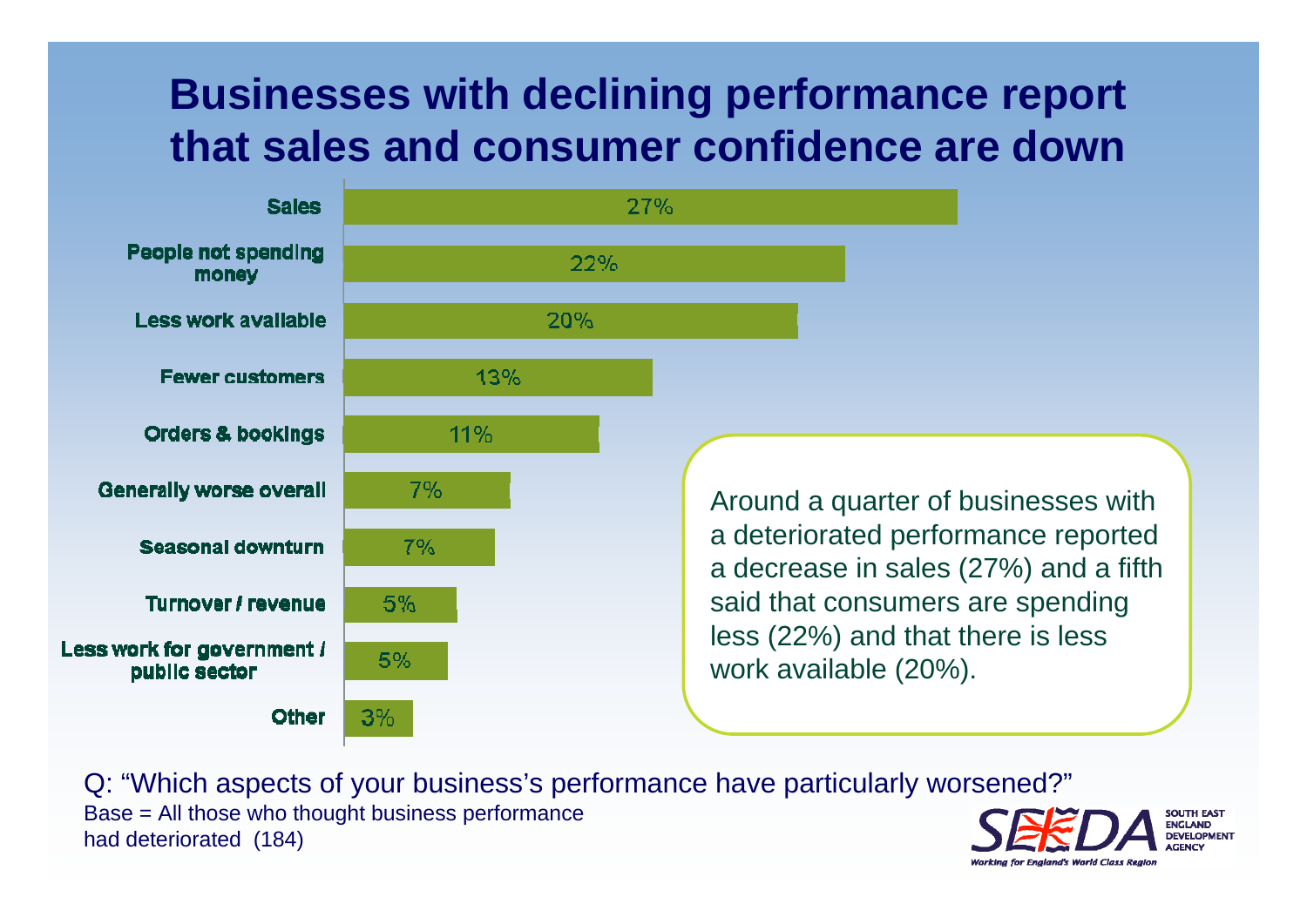### **At the same time, businesses are more optimistic about the future business climate**



• Encouragingly, a sizeable proportion (45%) of all businesses expect their business conditions to improve.

• Optimism is less pronounced among the largest employers (38%), the smallest companies are the most optimistic.

"Q: Over the next 3 months, do you expect the business climate in which your business operates to generally improve, remain stable, or get worse?"

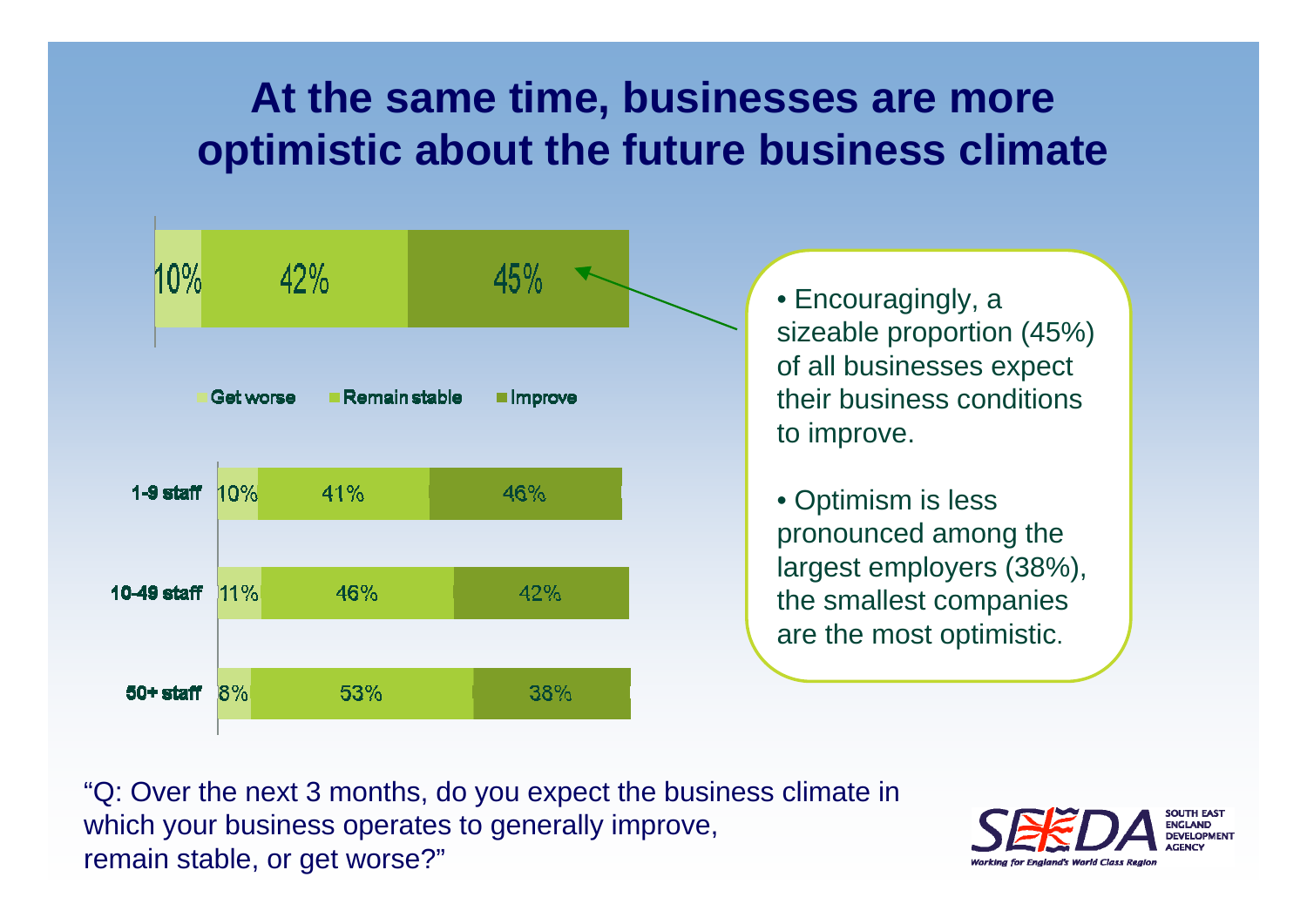### **Reflecting the overall optimism, more businesses are expecting higher levels of activity in all business areas**

|                                     | <b>Higher</b> |     |     | <b>Net score</b><br><b>Same Lower Winter/Spring</b><br>2010 |
|-------------------------------------|---------------|-----|-----|-------------------------------------------------------------|
| <b>Domestic orders</b>              | 40%           | 35% | 7%  | $+33$                                                       |
| <b>Export orders</b>                | 8%            | 5%  | 2%  | $+6$                                                        |
| <b>Numbers employed</b>             | 17%           | 75% | 6%  | $+11$                                                       |
| <b>Volume of output</b>             | 43%           | 39% | 10% | $+33$                                                       |
| Prices charged to customers         | 15%           | 76% | 5%  | $+10$                                                       |
| <b>Staff costs</b>                  | 22%           | 70% | 6%  | $+16$                                                       |
| <b>Profit margins</b>               | 32%           | 45% | 17% | $+15$                                                       |
| Cash in the business (cash<br>flow) | 31%           | 43% | 16% | $+15$                                                       |

There are encouraging signs of growing business confidence about the coming 3 months, despite the recent challenges in many areas. Output and domestic orders are anticipated to increase for two-fifths of businesses (43% and 40%), which may be related to businesses' positive expectations regarding increased profit margins (32%) and prices charged to customers (15%).

Q: "Thinking about the next 3 months, what are the expected trends for...?"

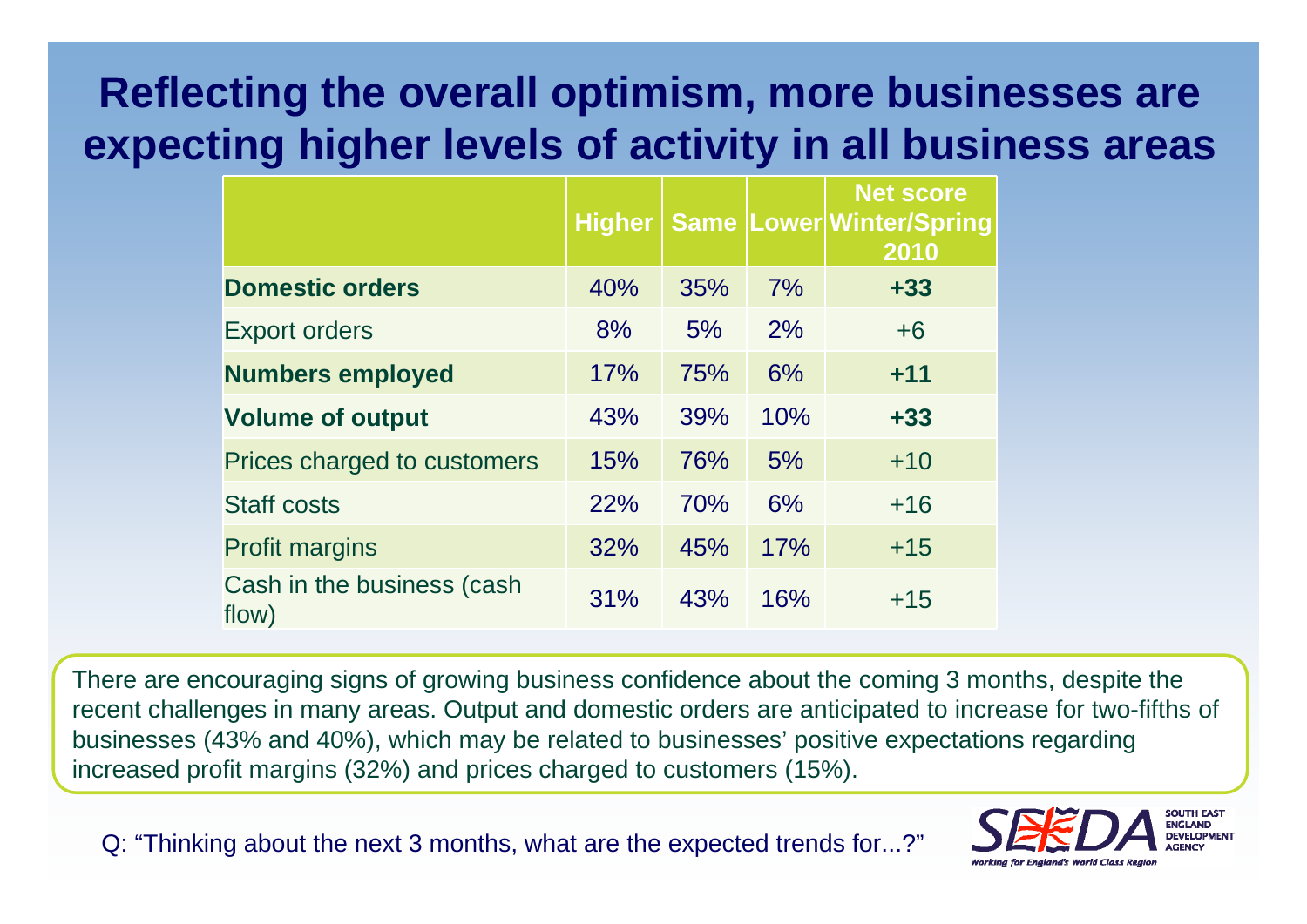### **More businesses now plan to invest in the next three months, but the proportion should be higher**

|                                                          | <b>Higher</b> | <b>Same</b> | <b>Lower</b> | <b>Net score</b><br><b>Winter/Sprin</b><br>g 2010 |
|----------------------------------------------------------|---------------|-------------|--------------|---------------------------------------------------|
| <b>Buildings</b>                                         | 10%           | 55%         | 9%           | $+1$                                              |
| <b>Plant and machinery</b>                               | 17%           | 48%         | 7%           | $+10$                                             |
| Product and process development                          | 20%           | 43%         | 4%           | $+16$                                             |
| <b>Marketing and sales</b>                               | 32%           | 48%         | 8%           | $+24$                                             |
| <b>Training and retraining</b>                           | 26%           | 59%         | 4%           | $+22$                                             |
| On balance, overall investment in the<br><b>business</b> | 34%           | 50%         | 8%           | $+26$                                             |

A third of employers expect to invest more into their business overall (34%) and in marketing and sales (32%), and a further quarter plan to invest more in training (26%) which is an encouraging indication of long term confidence. Future plans for capital expenditure seem more modest.

Q: "Thinking about the next 3 months what are the expected trend in relation to your investment in each of the following...?"

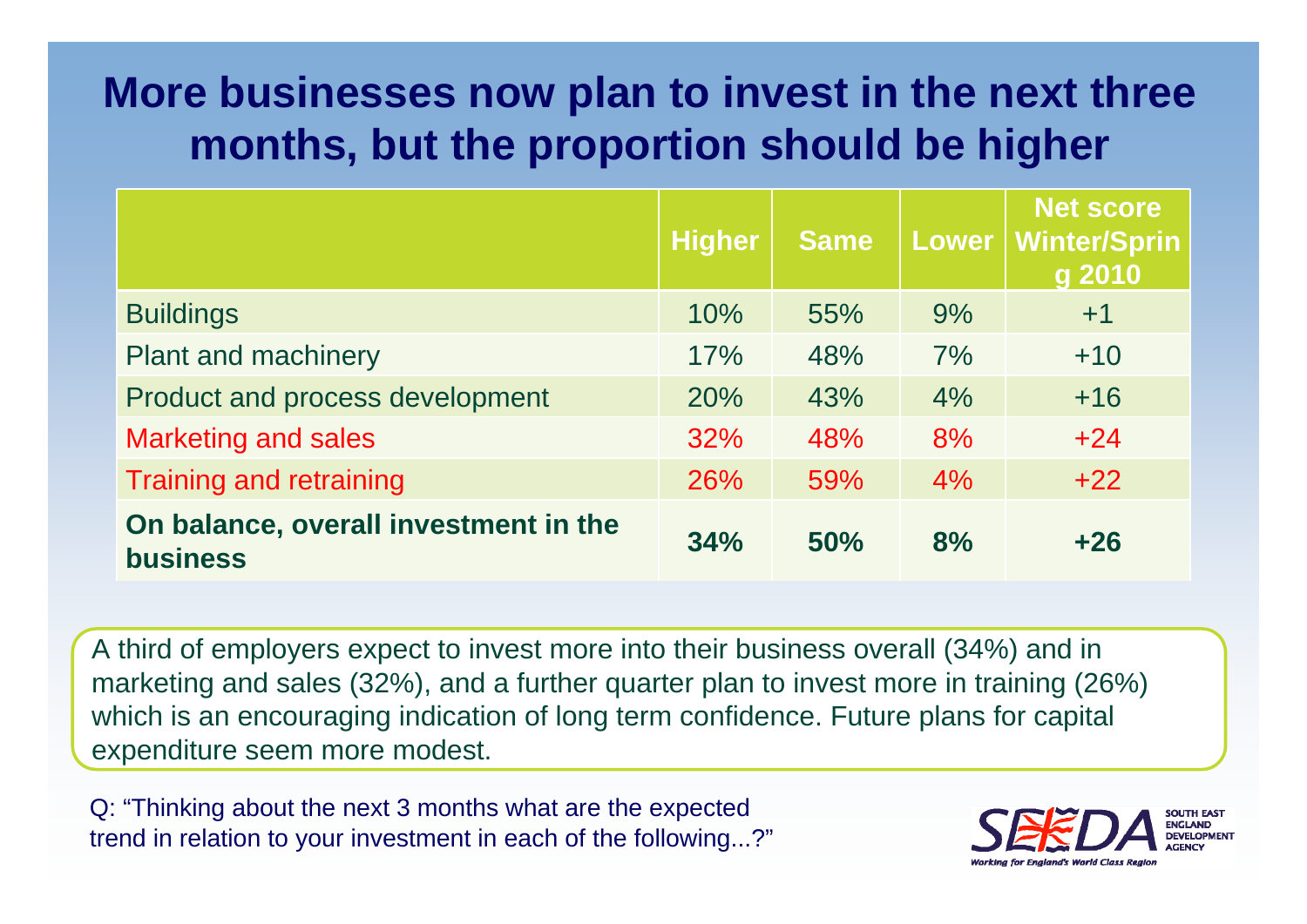# **Summary of labour market trends during the recession**

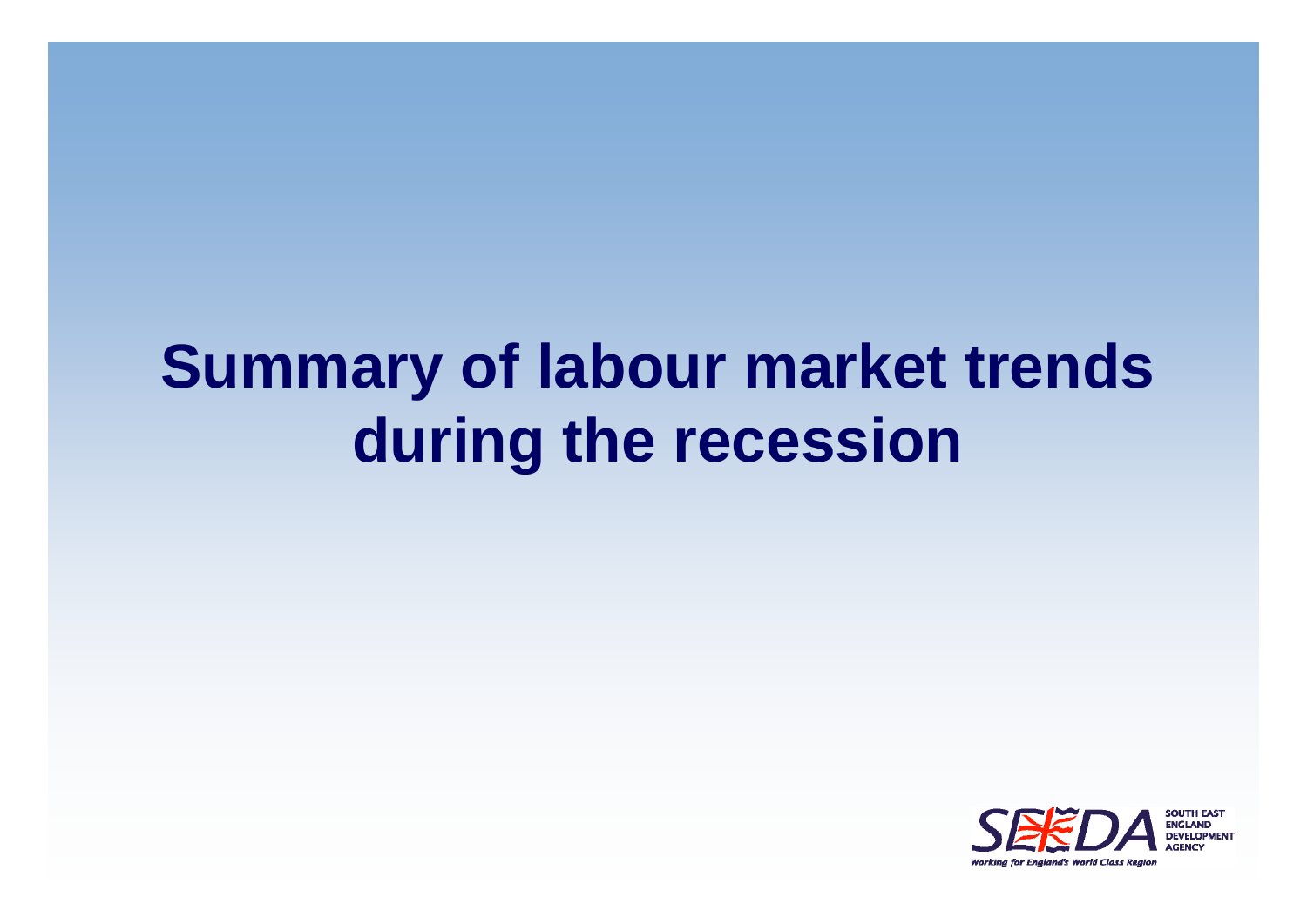### **Stabilisation in the labour market?**

#### **Fall in employment easing Rise in unemployment slowing**



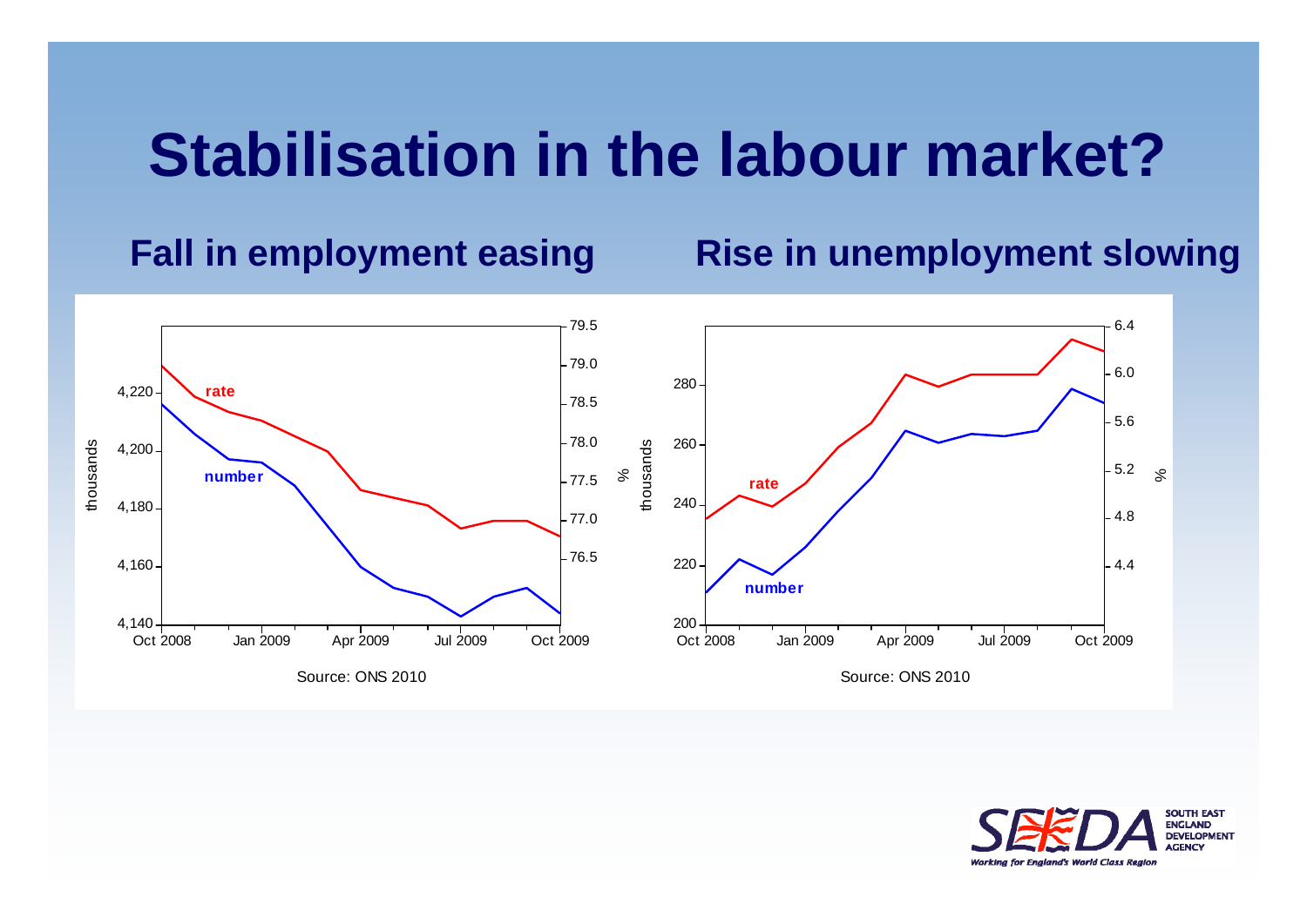# **A rise in economic inactivity**

#### **Percentage increase in no. of economically inactive people (Q3 2008 to Q3 2009)**



Source: ONS 2010

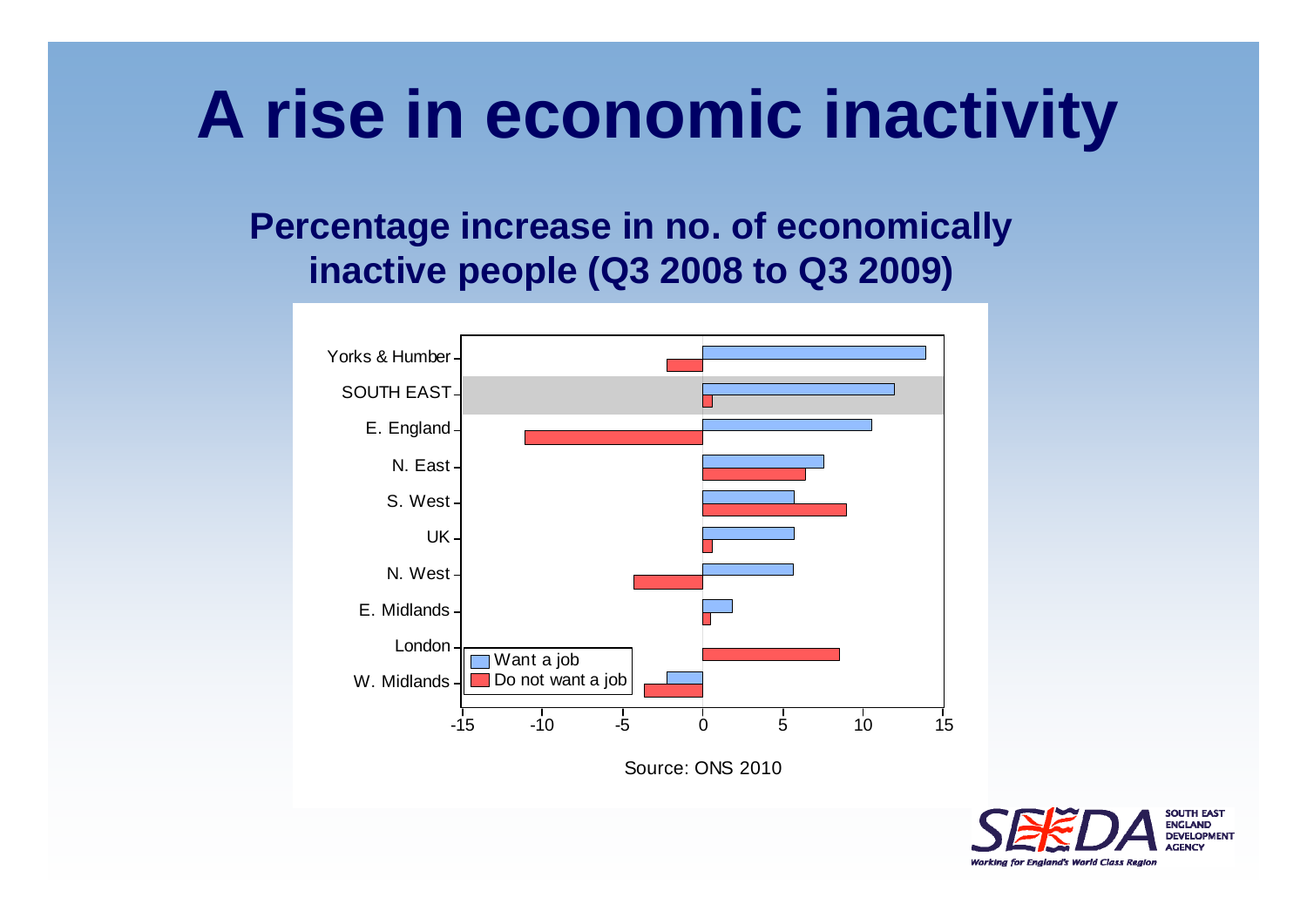# **More flexible approaches to staffing in recession**

**Part-time employment as a percentage of total employment**

**Temporary employment as a percentage of total employment**



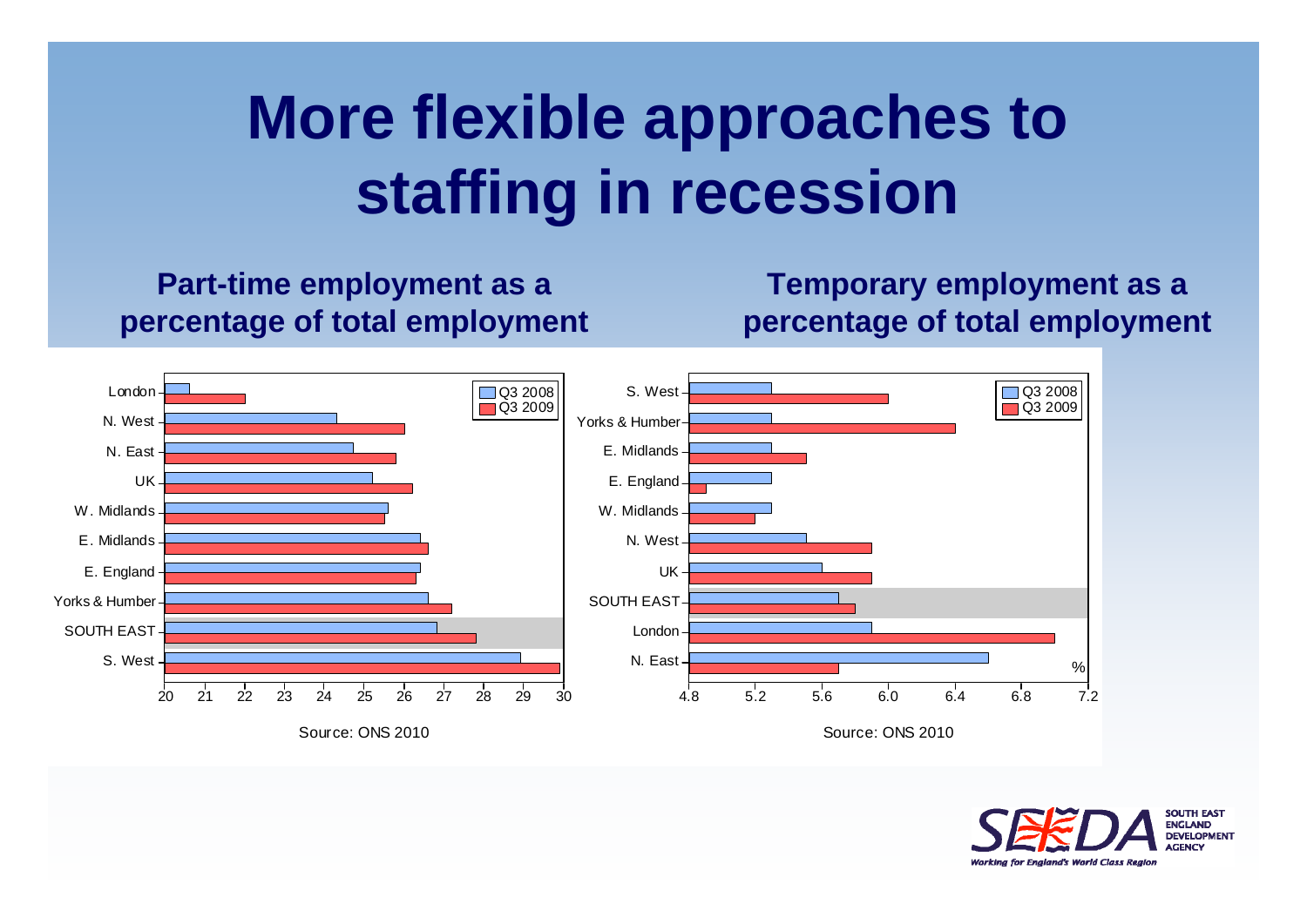# **Men's employment fared worse than women's**

#### **Trends in male and female employment**

#### **Trends in male and female unemployment**





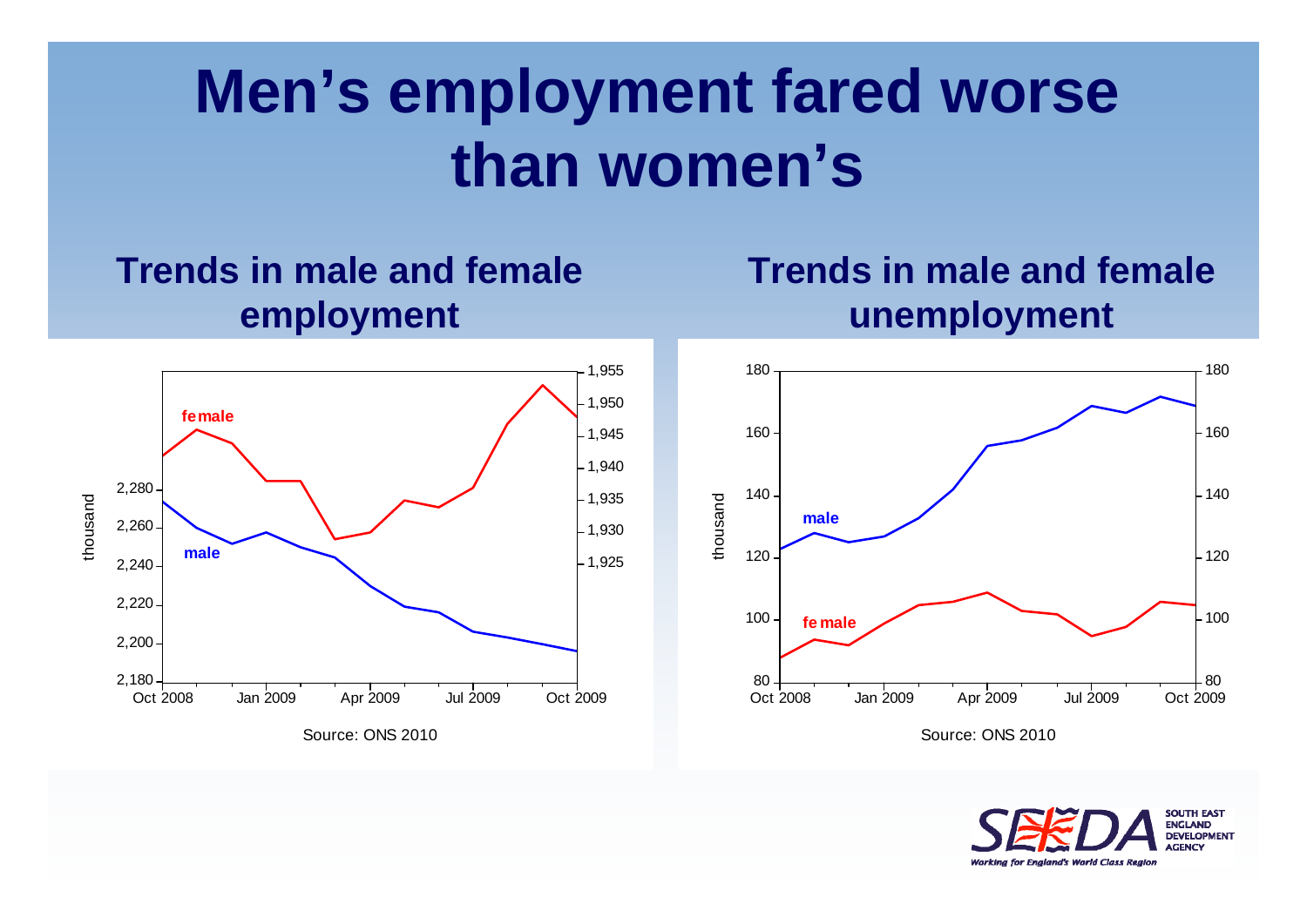# **Manufacturing and construction hit hardest by job losses**

#### **% change in employee jobs, Sept 08 – Sept 09**



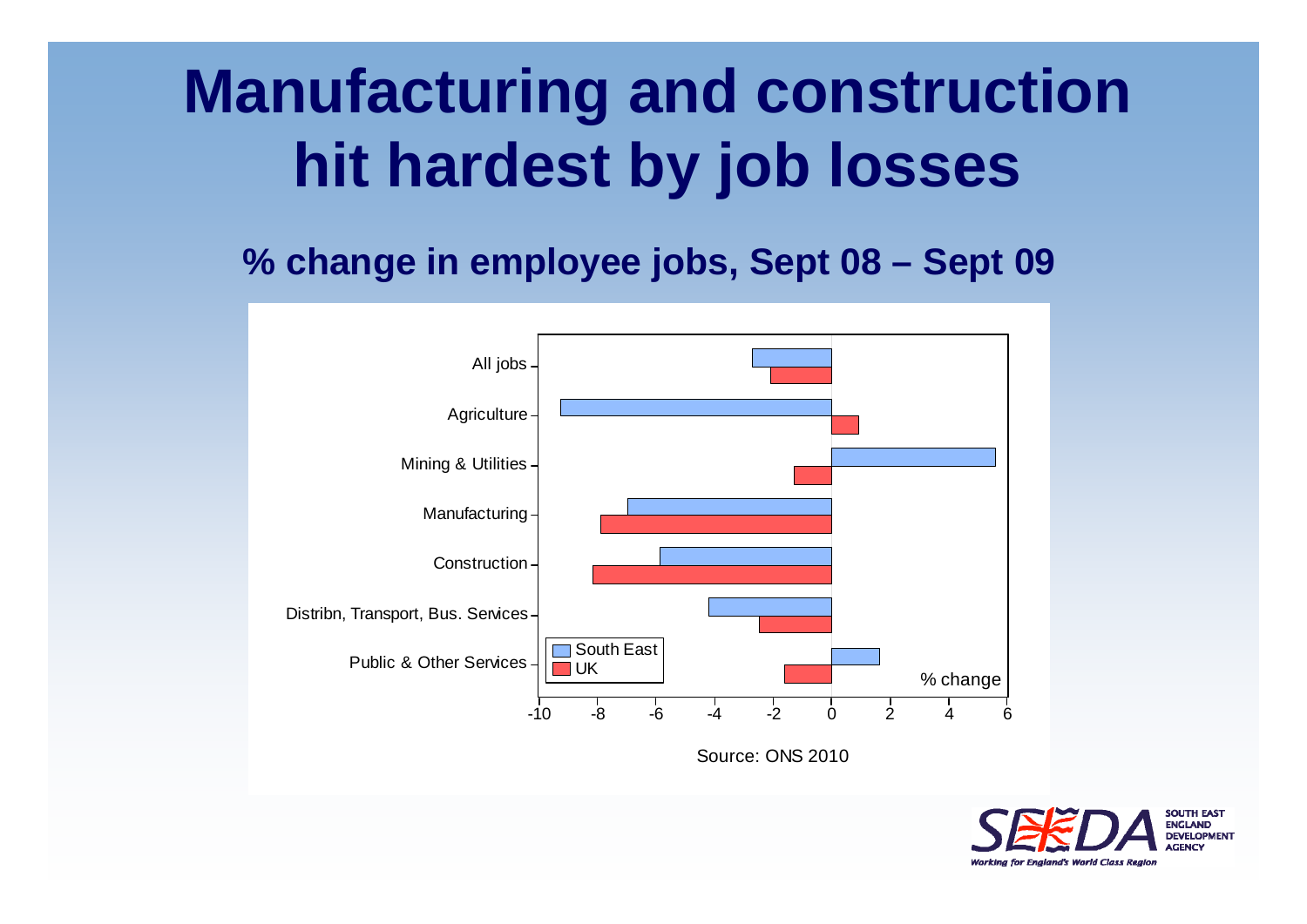# **Lower skilled seen fastest rise in unemployment**

**% of workforce claiming JSA, by occupation**



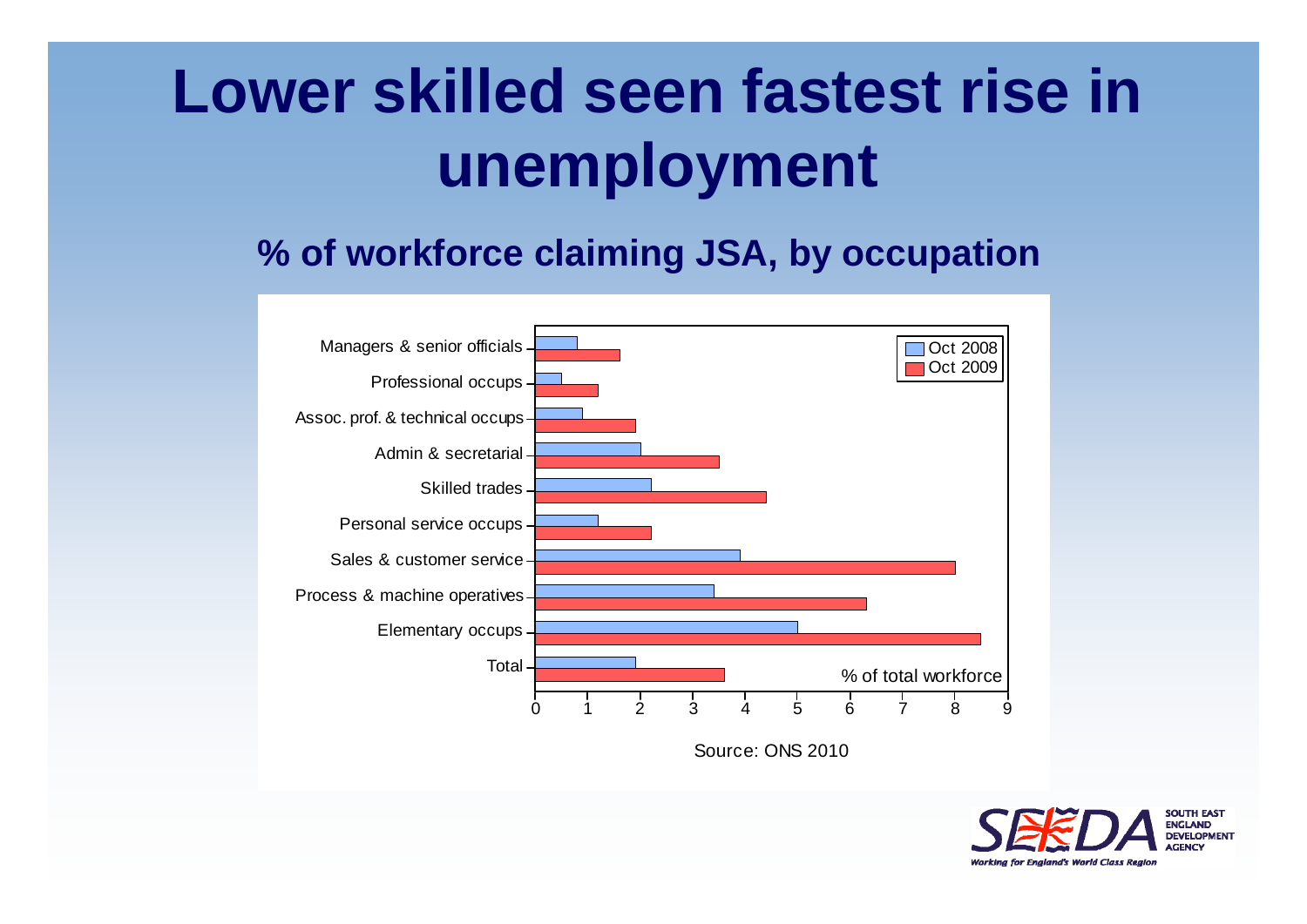# **Long-term unemployment on the rise amongst young people**

#### **% increase in JSA claimants by age and duration (Jan 2009-Jan 2010)**



Source: ONS 2010

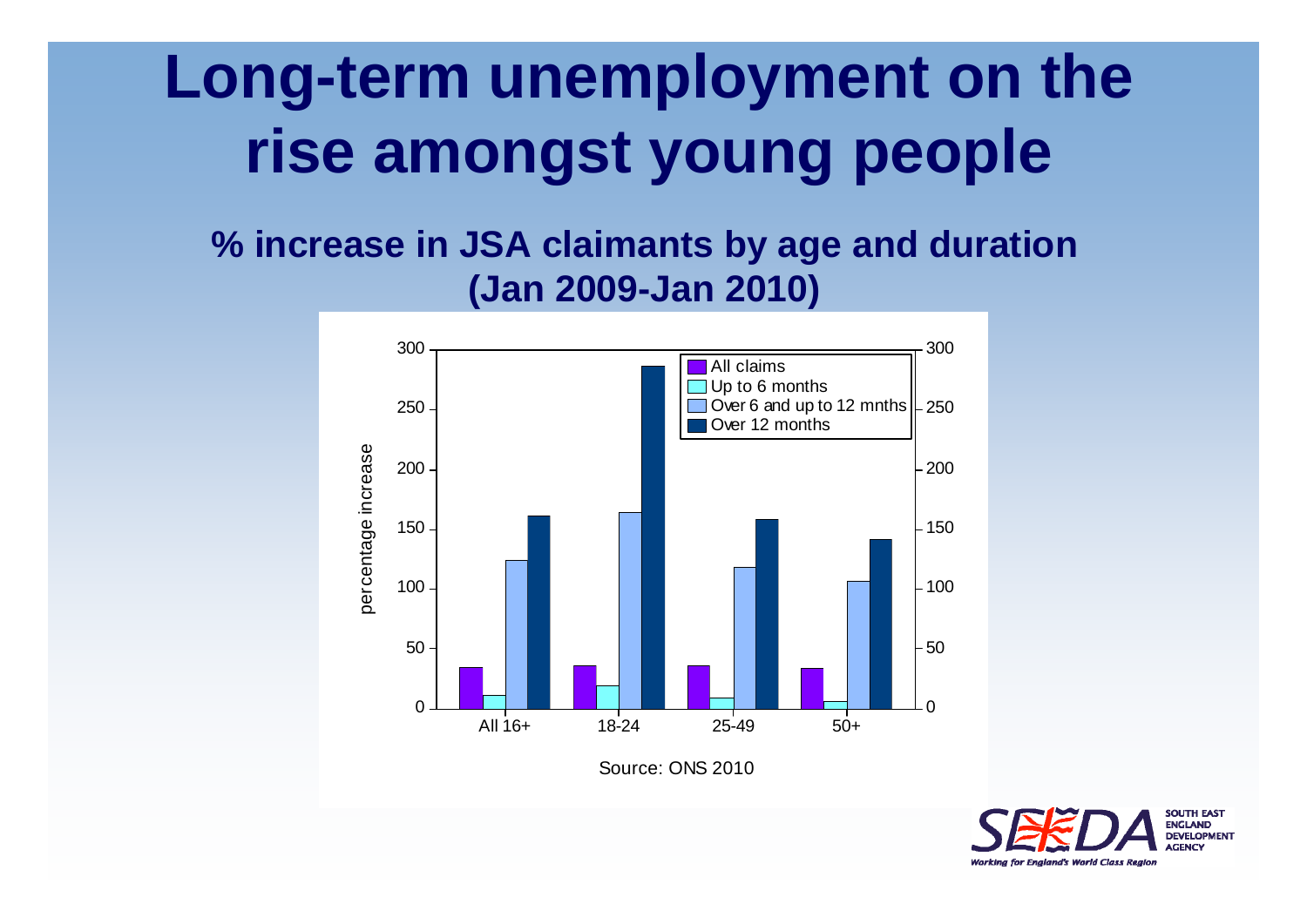### **Fastest increases in unemployment in coastal areas and cities**



**SOUTH EAST ENGLAND DEVELOPMENT AGENCY** 

© Crown Copyright and database right 2010 All rights reserved. Ordnance Survey Licence number 100029140 Produced by SEEDA Research & Economics © All rights reserved 2010